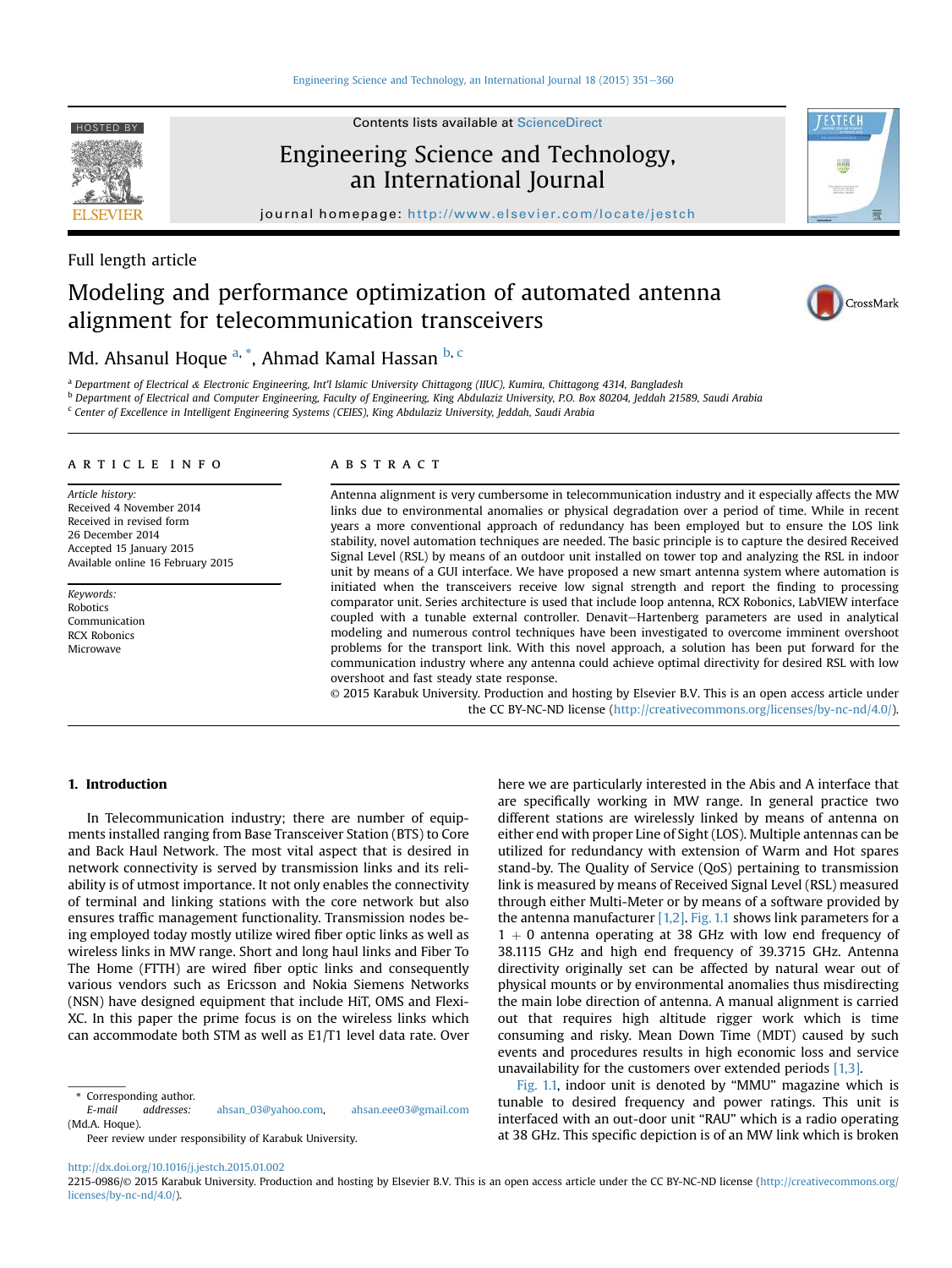<span id="page-1-0"></span>

Fig. 1.1. Link parameters to be adjusted for communication.

and needs to be established by means of alignment. The other parameters mentioned are Background Clock (BB) which discards the undesired RF signals by considering them as noise, Background Block Errors (BBE) indicates the errors while filtering process and it is quite evident that present link is not affected because of interference. Certain other parameter's such as Error Seconds (ES), Sensitive Error Seconds (SES) and Unavailable Seconds (UAS) are defining the status of an RF link along with their respective ratios. UAS is indicating a complete link failure and it is the prime factor of assigning critically of any link in industrial environment.

All the aforementioned parameters must be in optimal level to establish a radio link. Because of misalignment far end terminal shows No contact as like in Fig. 1.1. Among of several reasons of link failure, low RSL is one of the most frequent causes, in the given link, RSL level is -89.0 dBm and needs an alignment for link and service restoration. In multiple surveys conducted  $[4]$ , it can be deduced that the link alignment is not one off job and there is a high possibility for antenna to lose its optimal directivity and hence misdirect the main beam. There could be multiple reasons behind the misalignment such as environmental conditions, wear and tear of mounts and obstruction in the path of two stations. Previously, in 2013 a servo controlled antenna orientation for Satellite Ground Station was presented [\[5\]](#page-9-0) while a Near Field UHF RFID for multi-antenna systems was proposed in [\[6\]](#page-9-0) in June 2013. Use of DC motors and hydraulic actuators for the purpose of antenna driving by means of Linear Quadratic Gaussian (LQG) and some fundamental insight about antenna alignment for space

application are explored in Ref. [\[7\].](#page-9-0) Our work is primarily focused on telecommunication aspects of antenna alignment aimed at reducing the outage and down time to its absolute minimum. This paper deals with analytical and numerical modeling of the antenna alignment prototype for performance optimization, a section of it has been included to investigate the interference from other nodes [\[8,9\].](#page-9-0) In 2011, a fundamental approach was presented in Ref. [\[10\]](#page-9-0) at ATNAC with some basic design analysis and exploration of the domain while here a detailed approach, numerical methods utilized and implementation is presented. Overview of the prototype presented in ATNAC conference; processor was LEGO Mindstorms RCX coupled with control input from LabVIEW design [\[11\]](#page-9-0) utilization and loop antenna for intended RSL measurement. Here, RCX controller technique used for prototype antenna alignment have built-in PID controller. Realignment of antenna is measured with some derivative gain, steady state response, etc. and hence it directs to optimize the performance through mathematical modeling and by minimizing unexpected overshoot. Different automation techniques for numerous applications have been employed with the main focus on reestablish communication link with minimum down time. Gawronski [\[15\]](#page-9-0) has worked with pointing and control challenges for large antennas and telescopes. There antenna control system consists of the rate and position feedback loops whose mechanism is developed using controllers like PI controller, LQG, etc. Nourin Kadir et al. in 2011 [\[16\]](#page-9-0) has worked regarding the tracking system improvement for satellite laser communication, where they have used PID controller to improve system performance on tracking



Fig. 2.1. Analyzing the side-wise and lateral movement of model solution.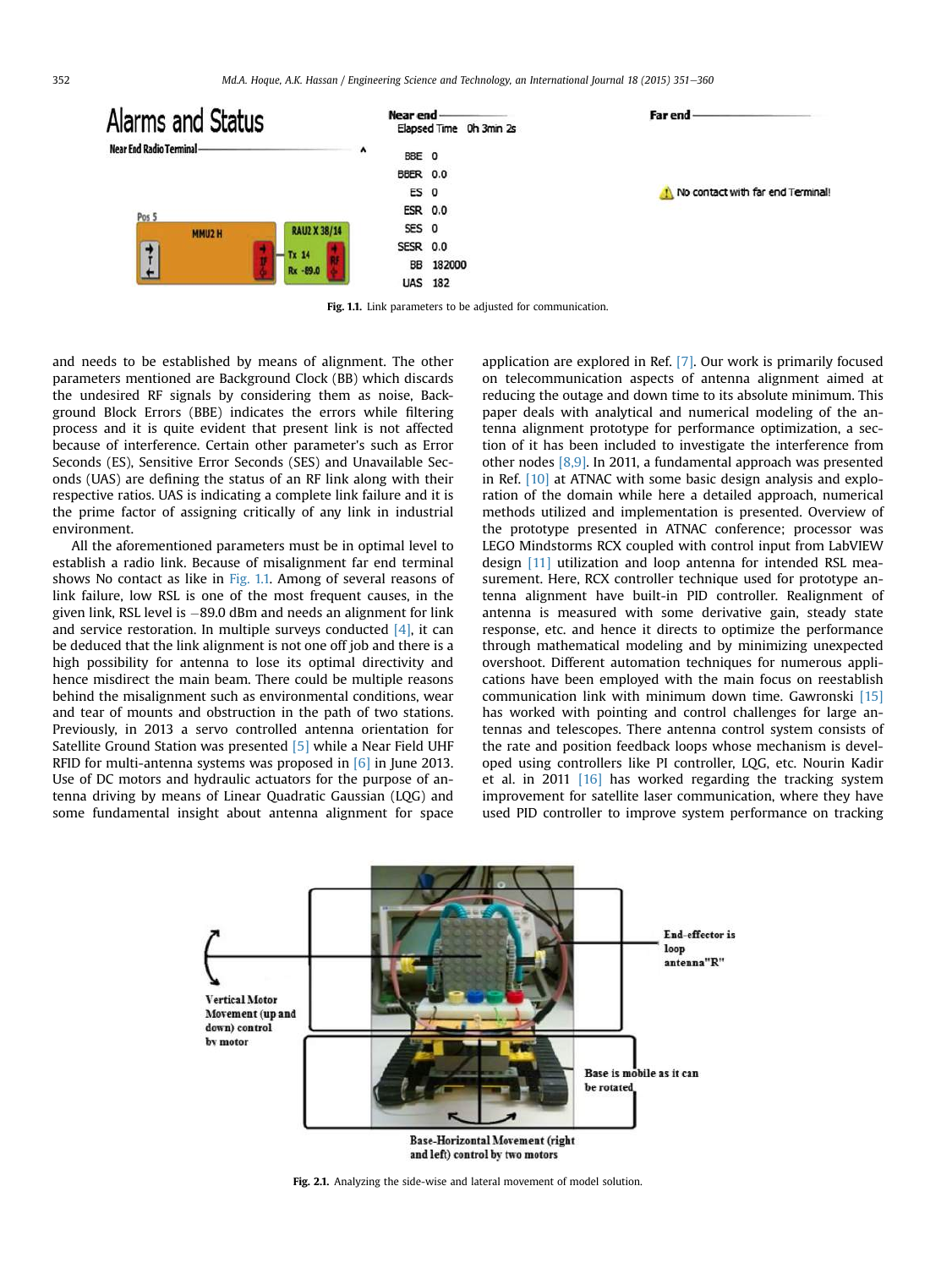<span id="page-2-0"></span>

Fig. 2.2. (a) D-H frames for automation system. (b) Two DOF representation on x and y axes.

compare to feed forward controller. Rafael and Gonçalves in 2012 [\[17\]](#page-9-0) implemented fuzzy controller to control the alignment mechanism for maneuvering parabolic dish antenna used in satellite communication. In Ref.  $[18]$  a work on similar scope using fuzzy logic has been done. Instead of observing the antenna type or system, one common factor similar in all the research papers is control mechanism and controller efficiency by which we can solve alignment issue of antennas within shortest time.

Organization of this report is such that after introduction, mathematical modeling of the automation system by using D-H parameters is discussed in Section 2. Section [3](#page-4-0) deals with an overview of the model represented using PID and an analytical modeling to establish transfer function. Section [4](#page-7-0) presents the system response time and methods to decrease the overshoot problems encountered during implementation phase. Lastly, the report is concluded in Section [5](#page-8-0) which is followed by Acknowledgement and References.

#### 2. Mathematical modeling

In the modeled solution, we have a mobile platform capable of moving in rotational axis for horizontal tilting of end-effecter; which in our case is the Receiver Loop Antenna "R". The means of rotational movement is a double sided conveyor located on either side of the modeled solution. By appropriately programming the controller, both back and forth movement as well as rotational movement can be achieved here we are only concerned with the later problem. Second desired task of automation here is vertical tilting and for that another motor is used. End-effecter "R" is connected with a "Revolt Joint" which actuates the lateral movement. The divisional analysis for the structure is shown in [Fig. 2.1.](#page-1-0)

In the modeled solution, the Degree of Freedom (DOF) referring to the number of joints or rotational axis is 2 and as shown in the above depiction the numbers of actuators are 3 which is shown in detail in Fig.  $2.2(a)$  and (b). For horizontal tilting, two motors are used and thus it makes the horizontal motion controllable and redundant. For vertical tilting, a single motor is used and all motions of the overall system are controllable. All these actuating units are used to position the end-effector (receiver) to achieve the desired RSL. To better understand the position of end-effecter, we can resort to Fig. 2.2(a). Consider  $\theta_1$ and  $\theta_2$  to be the angle of tilt in horizontal and vertical axis respectively while  $\ell_1$  and  $\ell_2$  are the lengths of horizontal and vertical actuators placed on positions "a" and "b" as shown in Fig. 2.2(b). The system is represented in 2-D approach of  $x$  and  $y$ axes and is a forward kinematics automation.

In order to understand the position and target point of "R", Denavit-Hartenberg parameters are investigated  $[12]$ . The model shown in Fig.  $2.2(a)$  is synthesized into D-H frames to analyze the mechanics involved for overall automation. In the present system, we have a mobile base and a manipulator consisting of 1 joint for vertical tilting. The number of links can be found by adding a unitary value to the total number of joints and this makes our model solution to be a "2 Link Manipulator on a Mobile Base". The manipulator design with reference to D-H frames is shown in Fig. 2.2(b). Reference frame " $P_r$ " is used to take into account the "mobile" base. From Refs.  $[12-14]$  $[12-14]$  $[12-14]$  a generic homogenous transformation can be formulated using D-H parameters presented in Table 2.1. Since the off-set distance is variable due to the mobile base of unit, it is represented by  $X_{base}$  and  $Y_{base}$  respectively. The length of the link "l" for end-effector is considered of unit length to address the position in simplified manner.

Parameters  $\theta_i$  and  $\alpha_i$  are the joint angle and link twist angle while  $a_i$  and  $d_i$  are the link length and link offset distance respectively.  $\theta_i$  is usually the only variable but with the specific case of mobile base,  $d_i$  values also change.  $\alpha_i$  and  $a_i$  are always constants. Referred to Table 2.1, joint angle  $\theta_i$  will be  $\pi/2$  for links 1 and 2 because, both link rotate without axis-transition. Moreover, base joint angle in our prototype have a maximum rotation of  $\pi/2$  for its conveyor belt. On the other hand, link 3 and link 4 indicate vertical rotation intended to achieve maximum RSL. Angles  $\theta_1$  and  $\theta_2$  are dependent variables used to optimize end effecter. Joint twist angle  $\alpha_i$  has a predefined value for links 1, 2 and 3, this is because horizontal and vertical motion of motor should attain maximum RSL from 0 $\degree$  to  $\pm$ 45 $\degree$  i.e. 90 $\degree$  or  $\pi/2$  of maximum rotation. At the same time, link 4 should not rotate the end effector at maximum RSL, so it will remain at  $0^\circ$  angle. Using homogenous transformation matrices, the position and orientation of end-effecter with respect to the reference " $P_r$ " can be generalized as

$$
A = Rot_{z,\theta_i}Trans_{z,d_i}Trans_{x,a_i}Rot_{x,a_i}
$$
 (2.1)

where,  $Rot_{z,\theta_i}$  is change of angle for rotating the antenna (vertical), Trans<sub>z,di</sub> is the change in the position of link length position at

Table 2.1

| D-H parameters for automation system. |
|---------------------------------------|
|                                       |

| Link |                         | $\alpha_i$ | a,         |                   |
|------|-------------------------|------------|------------|-------------------|
|      | Degree                  |            | Millimeter |                   |
|      | $\pi/2$                 | $\pi/2$    |            | $X_{base}$        |
| ำ    | $\pi/2$                 | $\pi/2$    |            | Y <sub>base</sub> |
| 3    | $\boldsymbol{\Theta}_1$ | $\pi/2$    |            |                   |
|      | $\Theta_2$              |            | $=1$       |                   |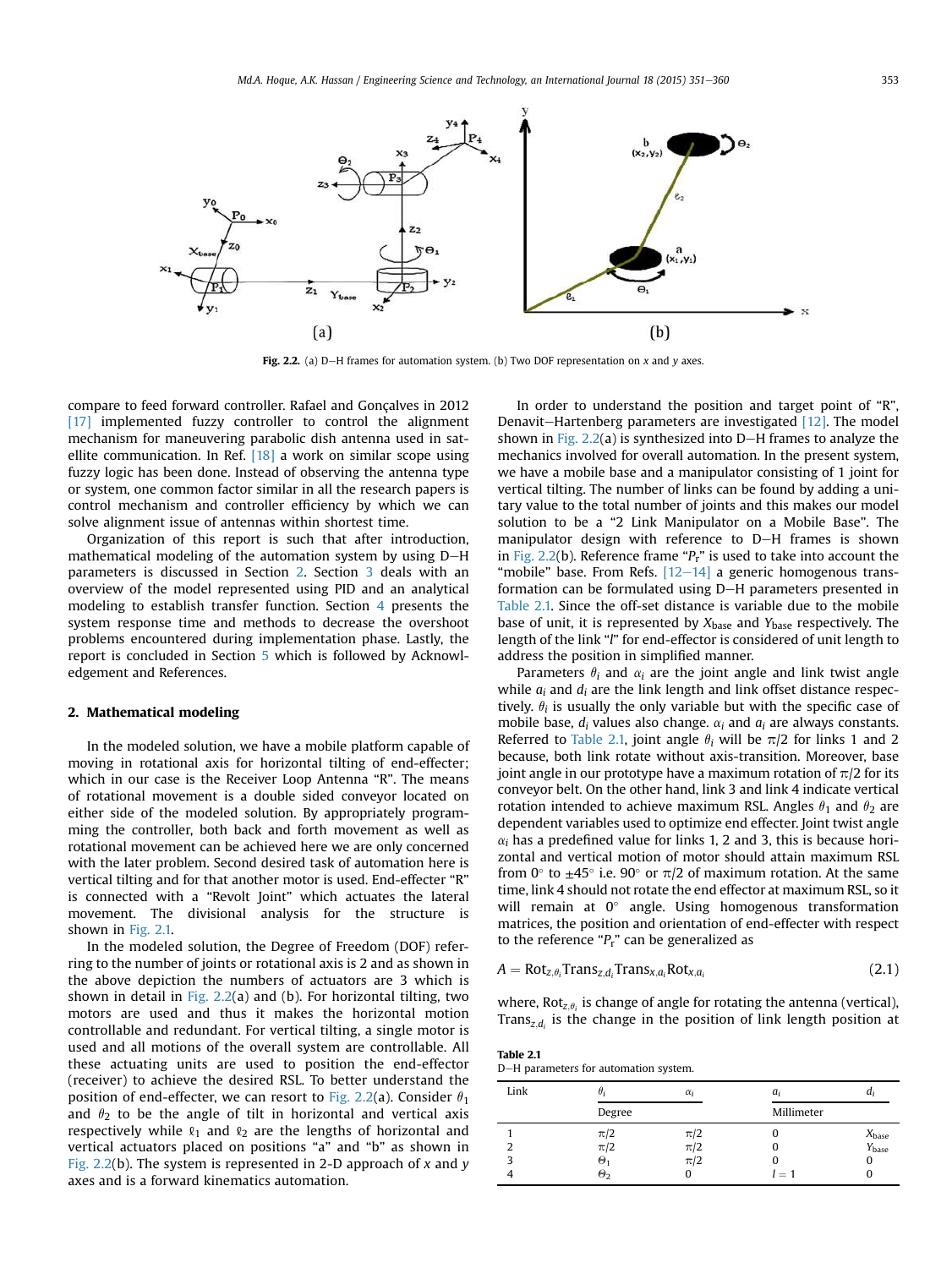<span id="page-3-0"></span>

Fig. 3.1. Block diagram of control mechanism for prototype.

any arbitrary angle (vertical),  $Rot_{x,a_i}$  is change of angle for rotating the antenna (horizontal) and Trans $x_i$ <sub>ai</sub> is the change in position of the link length position change at any arbitrary angle (horizontal).

For any misalignment of antenna caused by minor mechanical tilting, arbitrary value of joint angle and link twist angle will eventually give the matrix as,

$$
A = \begin{bmatrix} \cos \theta_i & -\sin \theta_i \cdot \cos \alpha_i & \sin \theta_i \cdot \sin \alpha_i & a_i \cdot \cos \theta_i \\ \sin \theta_i & \cos \theta_i \cdot \cos \alpha_i & -\cos \theta_i \cdot \sin \alpha_i & a_i \cdot \sin \theta_i \\ 0 & \sin \alpha_i & \cos \alpha_i & d_i \\ 0 & 0 & 0 & 1 \end{bmatrix} \tag{2.2}
$$

Now, by inserting the D-H parameters presented in [Table 2.1,](#page-2-0) we can arrive at the following 4  $\times$  4 homogenous transformation matrices as

$$
A_1 = \begin{bmatrix} 0 & 0 & 1 & 0 \\ 1 & 0 & 0 & 0 \\ 0 & 1 & 0 & X_b \\ 0 & 0 & 0 & 1 \end{bmatrix}
$$
 (2.3)

$$
A_2 = \begin{bmatrix} 0 & 0 & 1 & 0 \\ 1 & 0 & 0 & 0 \\ 0 & 1 & 0 & Y_b \\ 0 & 0 & 0 & 1 \end{bmatrix}
$$
 (2.4)

$$
A_3 = \begin{bmatrix} \cos \theta_1 & 0 & \sin \theta_1 & 0 \\ \sin \theta_1 & 0 & -\cos \theta_1 & 0 \\ 0 & 1 & 0 & 0 \\ 0 & 0 & 0 & 1 \end{bmatrix}
$$
 (2.5)



Fig. 3.2. Prototype analytical model for antenna realignment.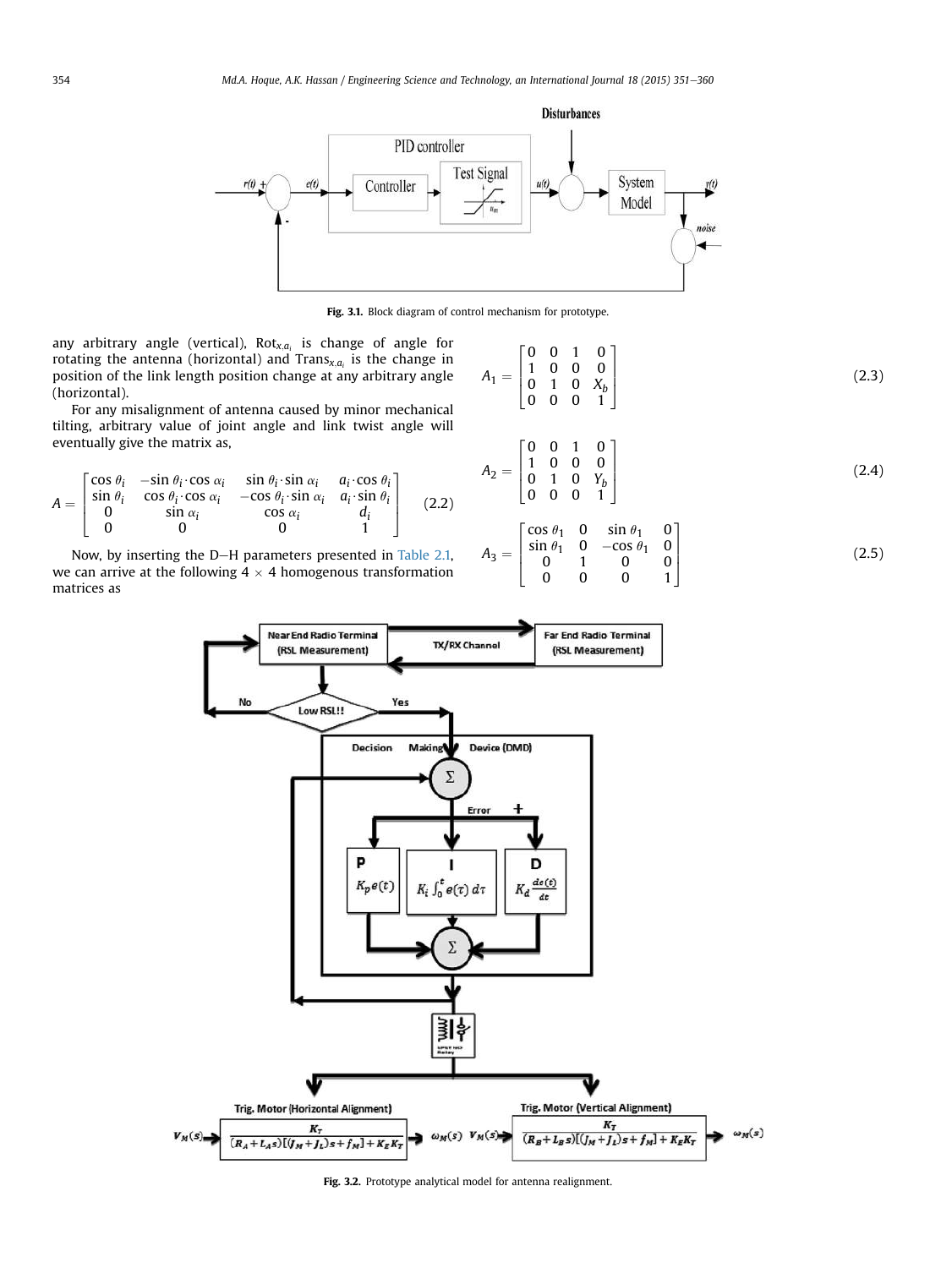<span id="page-4-0"></span>

Fig. 3.3. (a) Block diagram representation of prototype motor utilization (b) Equivalent circuit of motor.

$$
A_4 = \begin{bmatrix} \cos \theta_2 & -\sin \theta_2 & 0 & l \cdot \cos \theta_2 \\ \sin \theta_2 & \cos \theta_2 & 0 & l \cdot \sin \theta_2 \\ 0 & 0 & 1 & 0 \\ 0 & 0 & 0 & 1 \end{bmatrix}
$$
 (2.6)

Using product of  $A_1 \& A_2$  and  $A_3 \& A_4$  matrices, we arrive at the position and orientation of the toll frames indicated in [Fig. 2.2](#page-2-0)(b) as

$$
T = \begin{bmatrix} \sin \theta_1 \cdot \cos \theta_2 & -\sin \theta_1 \cdot \sin \theta_2 & -\cos \theta_1 & \sin \theta_1 \cdot \cos \theta_2 + Y_b \\ \sin \theta_2 & \cos \theta_2 & 0 & \sin \theta_2 \\ \cos \theta_1 \cdot \cos \theta_2 & -\cos \theta_1 \cdot \sin \theta_2 & \sin \theta_1 & \cos \theta_1 \cdot \cos \theta_2 + X_b \\ 0 & 0 & 0 & 1 \end{bmatrix}
$$
(2.7)

This T matrix signifies the required horizontal and vertical motion of the antenna. Equation (2.7), points to the position and orientation of loop antenna "R" in base coordinate system. Since the overall setup is adaptive in a sense that that alignment will be stopped after getting the desired RSL, henceforth  $\theta_1$  and  $\theta_2$  will constantly change with varied positions of  $X_{base}$  and  $Y_{base}$ . The work space is set using RCX controller through an inbuilt programming package.



Fig. 3.4. Wheel rotation both for horizontal and vertical sections in prototype.

# 3. Model based simulation for prototype (tuning for optimal performance)

PID controller for the RCX Robonics kit administers the endeffector to reach a point  $r(t)$ , in this model; it is a pertinent RSL value which should be achieved by the antenna. It actuates the motor with a command  $u(t)$  that rotates the end-effector horizontally or vertically thus measuring its position  $y(t)$ . It is done by means of a built in encoder which calculates the error  $e(t) = r(t) - y(t)$  as a closed loop feedback system so that the  $e(t)$ becomes zero and the system can achieve  $r(t)$ . A well-known general equation for this  $u(t)$  can be presented as  $u(t) = P(t) + I(t) + D(t)$ . Based on aforementioned D-H model a block diagram of the control loop feedback mechanism is shown in [Fig. 3.1.](#page-3-0) It describes the control architecture for two microwave antennas with  $(1 + 0)$ configuration placed to establish an MW link.

If the RSL of the transceiver drops below the desired threshold; a microcontroller will be triggered to mechanize the end-effector. Inside the RCX controller; there is PID tuning mechanism with proportional gain  $K_p$ , Integral gain  $K_i$  and derivative gain  $K_d$ . Based on the feedback pat; controller will always measure the RSL and activate the SPDT relay to operate two motors pertaining to horizontal and vertical movements of antenna. Model initially published in Ref. [\[10\]](#page-9-0) was based on this principle and during observation, on an average; 2 out of 6 times both of the motors were rotating beyond their optimum positioning, thus only achieving the desired RSL with low response time. That is, the system was giving an overshoot response to achieve the required RSL. For this reason, tuning the controller with lower derivative gain would be possible solution to remove this overshoot. [Fig. 3.2](#page-3-0) represents an analytical model where antenna alignment is done based on PID controller.

In the last decade, development of automation for antenna alignment has been investigated by many researchers; some have come forward to give more accurate and efficient solutions. The core concept here is related with minimal time of solving alignment issue which intends to give high reliability of a system. [Fig. 2.1](#page-1-0) indicated in the prototype consists of two motors  $M_1$  and  $M_1$  which controls the horizontal movement while  $M_3$  is responsible for vertical automation as we can see from block diagram representation in Fig.  $3.3(a)$ . Since we are focusing only on a pertinent movement at any given time; the relying mechanism is utilized. This brings forth an accumulative transfer function built on the basis of two movements of the end-effector.

In this model, a 9 V DC motor is utilized whose equivalent circuit is shown in Fig.  $3.3(b)$ . Based on this model, sectional transfer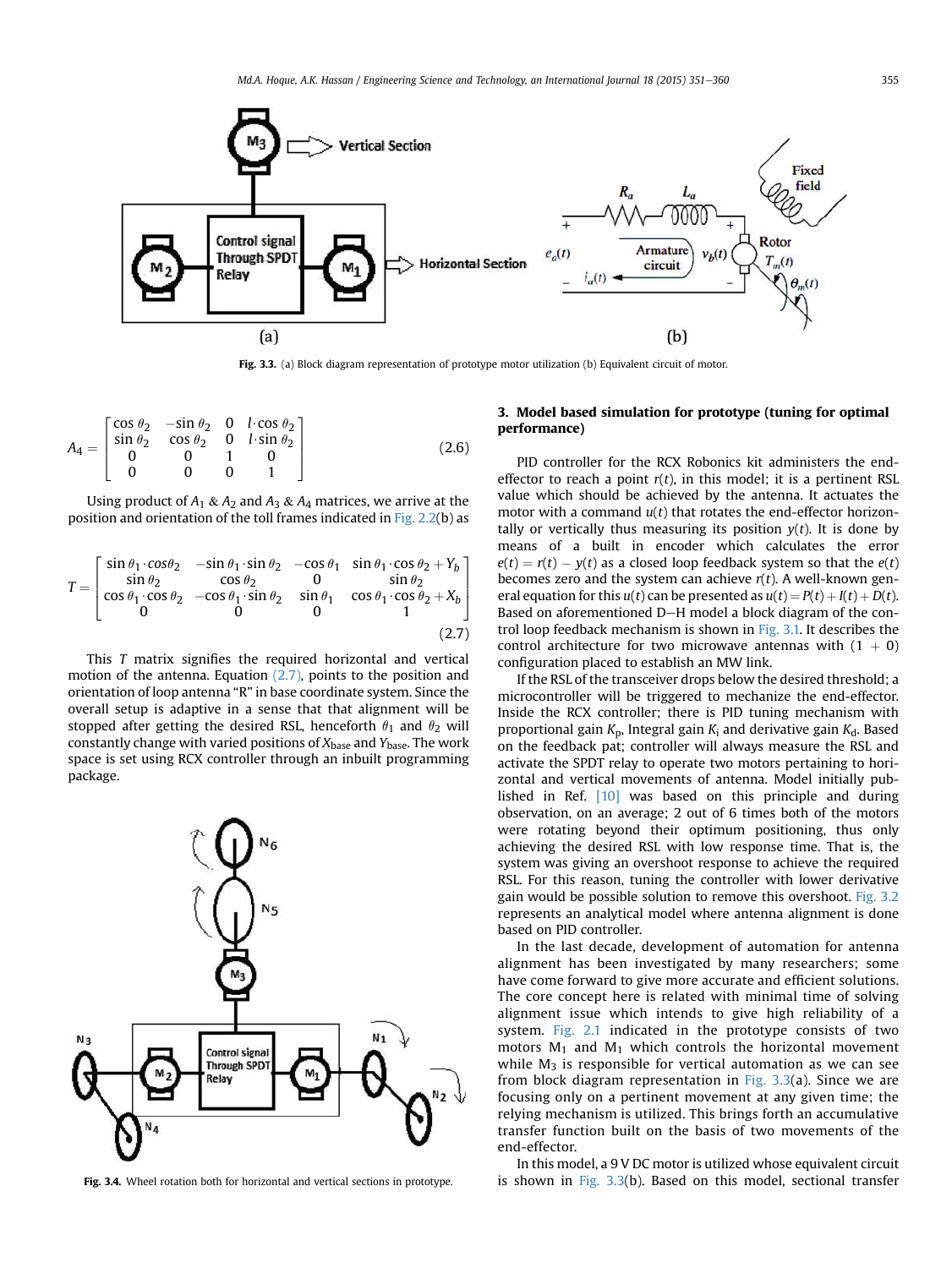<span id="page-5-0"></span>

Fig. 3.5. Block diagram representation of prototype: (a) detail structure with transfer function; (b) reduced block.

function is analyzed. Both horizontal and vertical decks are equipped with two gears, approximately 8.5 in long conveyor belt joins the two gears, simultaneously; vertical section is loaded with prototype antenna ([Fig. 2.1\)](#page-1-0). Starting from a simple dc motor's transfer function, we join the mentioned mechanical parts to get the total transfer function. Using [Fig. 3.3\(](#page-4-0)b) and [\[19\]](#page-9-0), horizontal DC motor  $M_1$  has the transfer function as

$$
\frac{\theta_{\text{mr}}}{E_{\text{ar}}} = \frac{\frac{K_{\text{tr}}}{(R_{\text{ar}}/_{\text{mr}})}}{s\left(s + \frac{1}{J_{\text{mr}}}\left(D_{\text{mr}} + \frac{K_{\text{tr}}K_{\text{br}}}{R_{\text{ar}}}\right)\right)}
$$
(3.1)

where  $\theta_{\rm mr}$  = torque angle (subscript r is used to mention right),  $E_{\text{ar}}$  = applied armature voltage,  $K_{\text{br}}$  = back EMF constant,  $K_{\text{tr}}$  = motor torque constant,  $J_{\text{mr}}$  = equivalent armature inertia and load inertia reflected to the armature,  $R_{ar}$  = armature resistance and  $D_{\rm mr}$  = equivalent damping (mechanical constant).

Now, inertia and damping constant is calculated by,

$$
J_{\rm mr} = J_{\rm ar} + J_{\rm Lr} \left(\frac{N_1}{N_2}\right)^2 \tag{3.2}
$$

$$
D_{\rm mr} = D_{\rm ar} + D_{\rm Lr} \left(\frac{N_1}{N_2}\right)^2 \tag{3.3}
$$

where,  $N_1$  = number of rotation = 50,  $N_2$  = number of rotation = 200,  $J_{\text{ar}}$  = armature inertia = 0.1 kg m<sup>2</sup>,  $D_{\text{ar}}$  = armature damping = 0.01N ms/rad,  $J_{\text{Lr}}$  = load inertia = 0.5 kg m<sup>2</sup>,  $D_{\text{Lr}}$  = load damping  $= 0.7$  N ms/rad (All values are for a 7.2 V to 9 V DC servo motor as used in prototype.).

Using equations (3.2) and (3.3) we can get  $J_{\rm mr} = 0.1374$  kg m<sup>2</sup> and  $D_{\text{mr}} = 0.05375$  N ms/rad. For this motor, torque vs. speed characteristics curve is useful to evaluate

- a) Stall torque,  $T_{\text{stall}} = (K_{\text{tr}}/R_{\text{ar}})e_{\text{ar}} = 0.19$  N m,
- b) No-load speed  $\omega_{\text{no-load}} = (e_{\text{ar}}/K_{\text{br}}) = 13.61 \text{ rad/s}$
- c) Armature voltage  $e_{\text{ar}} = 7.2$  V.



Fig. 4.1. Prototype representations  $-$  (a) in block diagram form; (b) step response.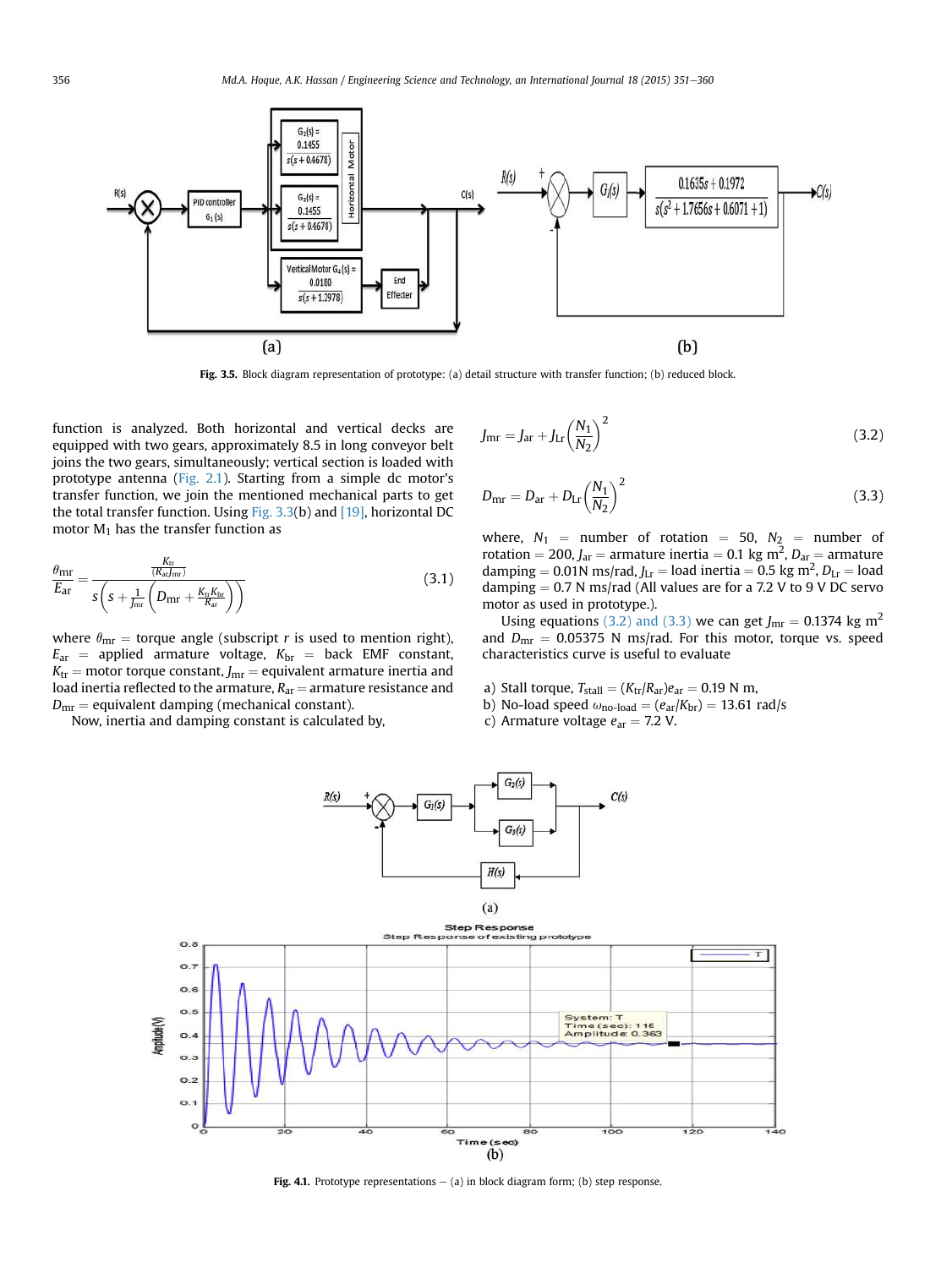<span id="page-6-0"></span>

Fig. 4.2. System response - (a) root locus; (b) Bode plot; (c) step response, Nyquist plot; (d) open loop step response for model.

Here, electrical constants are  $(K_{tr}/R_{ar}) = (T_{stall}/e_{ar}) = 0.02$  and  $K_{\text{br}} = (e_{\text{ar}}/\omega_{\text{no-load}}) = 0.5290$ . Now, by substituting all values in equation [\(3.1\)](#page-5-0) we get,

$$
\frac{\theta_{\text{mr}}}{E_{\text{ar}}} = \frac{0.1455}{s(s + 0.4678)}
$$
(3.4)

For motor  $M_2$ , number of turns  $N_3$  and  $N_4$  are similar to  $N_1$  and  $N_2$  aforementioned. Other parameter of  $M_2$  is similar to  $M_1$  thanks

Table 4.1 System parameter of transfer function.

| Observation | Eigen value     | Damping factor $(\zeta)$ | Freq. $(rad/s)$ |
|-------------|-----------------|--------------------------|-----------------|
|             | $-7.68e - 003$  | $1.01e - 002$            | $7.57e - 001$   |
|             | $+7.57e - 001i$ |                          |                 |
| 2           | $-7.68e - 003$  | $1.01e - 002$            | $7.57e - 001$   |
|             | $-7.57e - 001i$ |                          |                 |
|             | $-1.74e + 000$  | $1.00e + 000$            | $1.74e + 000$   |

to the symmetry of utilizing bi-directional mobile base. For left side of horizontal section using the same procedure; transfer function of motor M2 is evaluated as (subscript l indicates left side motor),

$$
\frac{\theta_{\rm ml}}{E_{\rm al}} = \frac{0.1455}{s(s + 0.4678)}
$$
\n(3.5)

As in [Fig. 3.4](#page-4-0) vertical motor unit, two gears are utilized for coherence of rotation from motor to the end effecter. Gear labeled  $N_5$  has rotation of 100 while  $N_6$  will have 70 rotations. Armature inertia and damping constant is similar to that of  $M_1$ . Now, vertical motor inertia and damping constant is calculated by equations (3.6) and (3.7) (subscript v indicates vertical motor section),

$$
J_{\rm mv} = J_{\rm av} + J_{\rm Lv} \left(\frac{N_5}{N_6}\right)^2 \tag{3.6}
$$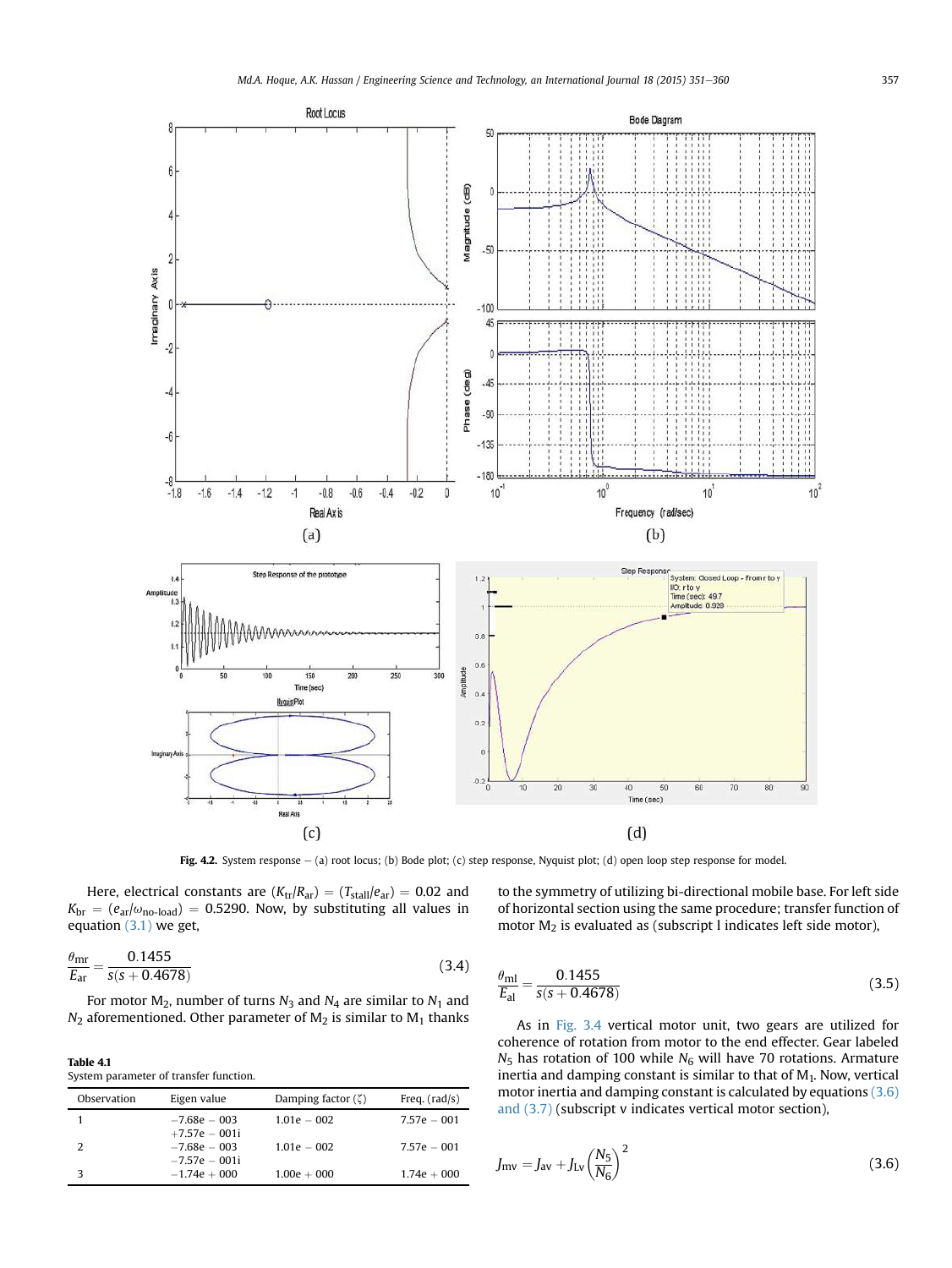<span id="page-7-0"></span>

Fig. 4.3. System responses after tuning: (a) step response of prototype using filter; (b) error probability; (c) Bode plot; (d) root locus.

$$
D_{\rm mv} = D_{\rm av} + D_{\rm Lv} \left(\frac{N_5}{N_6}\right)^2 \tag{3.7}
$$

which gives,  $J_{\text{mv}} = 1.11 \text{ Kg m}^2$  and  $D_{\text{mv}} = 1.43 \text{ N ms/rad}$  and transfer function of vertical motor as,

$$
\frac{\theta_{\rm mv}}{E_{\rm av}} = \frac{0.0180}{s(s + 1.2978)}
$$
(3.8)

Equations [\(3.4\), \(3.5\) and \(3.8\)](#page-6-0) can be represented as a block diagram system of the prototype shown in Fig.  $3.5(a)$ . Using block dia-gram reduction method the whole system is reduced to [Fig. 3.5](#page-5-0)(b).

# 4. Model based analysis and system response of prototype

Based on the mechanism of [Fig. 3.2,](#page-3-0) a generic block diagram of the control system is shown in [Fig. 3.5\(](#page-5-0)a) and (b). Detailed architectural analysis and further tuning for optimal performance is based on this model.

In [Fig. 4.1\(](#page-5-0)a),  $R(s)$  is the input signal that is from initial RSL value,  $C(s)$  is the output signal,  $G_1(s)$  transfer function of basic PID controller built-in RCX,  $G_2(s)$  and  $G_3(s)$  are the transfer functions of horizontal and vertical motor unit respectively.  $H(s)$  is the negative feedback path assuming with unity gain. Using the

principle in Ref. [\[19\]](#page-9-0), the complete transfer function of this system is,

$$
F(s) = \frac{0.1635s + 0.1972}{s(s^2 + 1.7656s + 0.6071 + 1)}
$$
(4.1)

Resultant block diagram of the system with aforementioned transfer function is shown in [Fig. 3.5\(](#page-5-0)b). Now, as discussed in PID controller tuning section about the existing prototype which has overshooting issue; by observing system step response, root locus and bode plot the exact values of overshoot can be deduced. [Fig. 4.1](#page-5-0)(b) represents the prototype performance using a step input. As RCX controller is used, considering the simple case of  $K_p$ ,  $K_d$  and  $K_i$  in the prototype, delayed value in terms of stability is observed with 115 s required to realign the antenna and restore the link which is undesired in case of BTS application.

Root locus plot in Fig.  $4.2(a)$  shows the poles and zeros of the system and operational location. Dominant poles in the imaginary axis are responsible for the exponential variation i.e., the natural response. Real axis poles and zeros simply represent the forced response and it would be a criterion from general tuning system that by adding a pole, system would achieve stability more quickly. In present application of BTS system the prime focus is not only on the stability but also on system order that is why this idea is put aside for later work.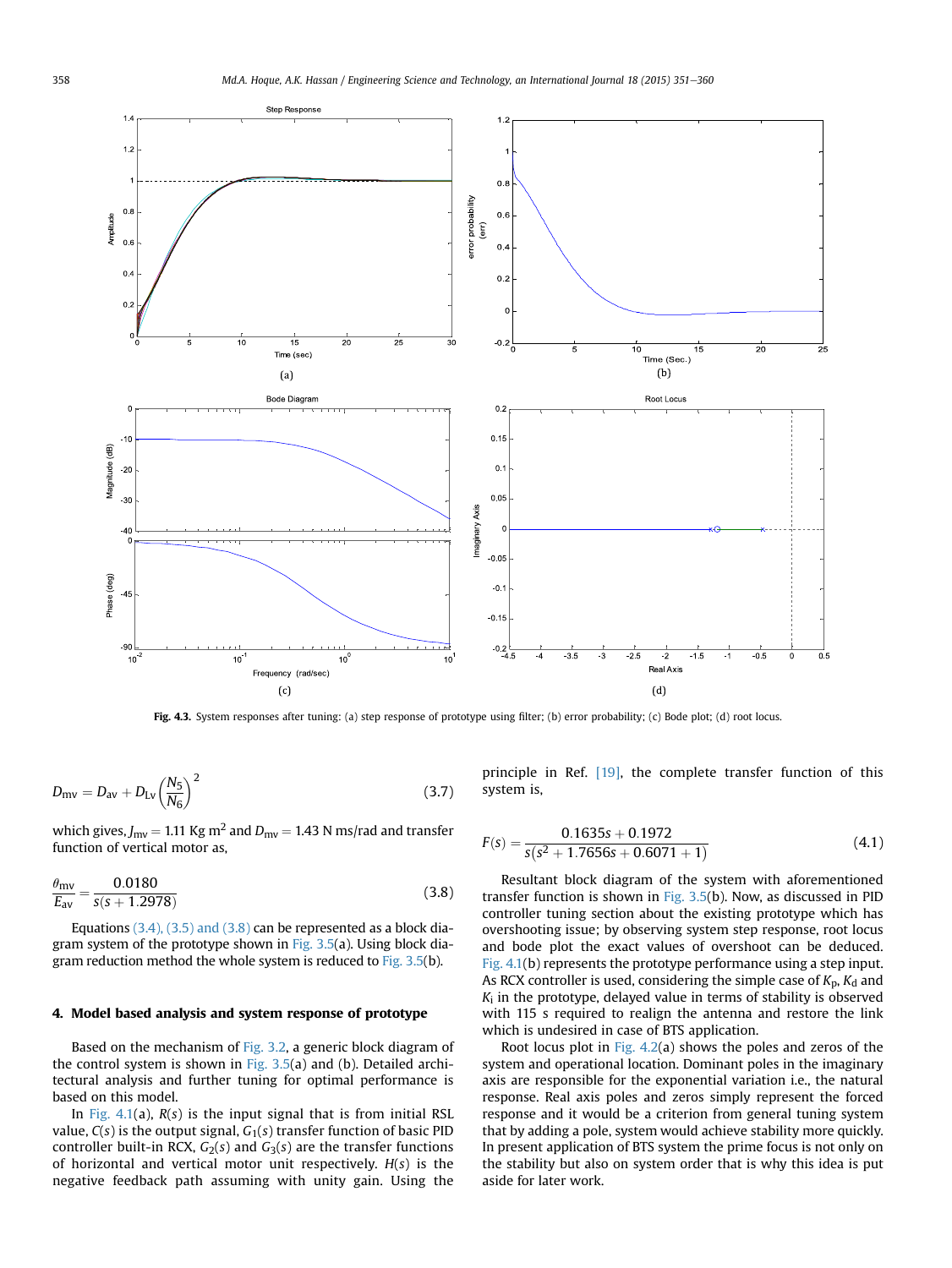<span id="page-8-0"></span>

Fig. 4.4. System (a) step response; (b) root locus and bode plot after PID tuning.

Further to analyze the frequency response of developed prototype, Bode plot shown in [Fig. 4.2\(](#page-6-0)b) is presented. It can be safely said that any conventional second order system would have this type of response. Hence, the behavior near the break point is a strong function of the parameter  $\zeta$ , which we call the damping factor. For small  $\zeta$  the curve is peaked sharply near the corner frequency. [Table 4.1](#page-6-0) shows the simulated value of corresponding transfer function regarding damping factor and other related parameter in frequency domain. In observations 1 and 2, Eigen values are complex conjugate which depicts the system magnitude drops at -50dB/decade whereas 3rd observation shows a negative real Eigen value with higher damping factor but a steady magnitude response of approximate  $-10$ dB/decade.

### 4.1. Open loop system response

Graphical tool like SISO design in MATLAB is one of the interactive tools for system analysis and system response which is shown in Fig.  $4.2(c)$  and (d). It shows the prototype step response and Nyquist plot. For step input system exhibit stable response after approximately 200 s which is nothing but the effect of derivative gain from RCX controller. In order to realign the antenna in time optimal manner, tuning technique should increase the response time and using rule of thumb; we can introduce an extra pole on real axis with dominant pole (Fig.  $4.2(a)$ ). Stability region of this model is shown by Nyquist plot in Fig.  $4.2(c)$  where x-axis represents real part of our transfer function and y-axis is imaginary part. Open loop response of system represented in [Fig. 4.2](#page-6-0)(d) gives a 10% overshoot and settling time of 2.0021 s. Observing this loop response; it is predictable that the initial response of this system needs further optimization.

### 4.2. Tuning method: PID tuning using low pass filter

As mentioned earlier about different tuning method of PID controller, amongst these, one with LPF is worked on. Although filter introduces some noise features, but minimizes the cost of solution. Moreover, based on the mathematical calculation we have decided to reduce our system parameter i.e. polynomial equation

on denominator portion. Hence, step response after passing through LPF is shown in [Fig. 4.3\(](#page-7-0)a).

In [Fig. 4.3](#page-7-0)(a), it can be observed that, a stable output is achieved within 22 s for the given closed loop system whereas previous system took between 115 and 150 s. Not only that, error probability of the system reaches minimum level within 25 s shown in [Fig. 4.3](#page-7-0)(b). Compared to [Fig. 4.2\(](#page-6-0)b) representing previous model frequency response, the new tuned controller has been improved. In Fig.  $4.3(c)$  there is no sign of damping factor based on simulation which can signify corner frequency and a smooth transition from lower frequency to higher frequency. Frequency response starts from -10dB/decade in magnitude for low frequency system decreases to -20dB/decade in high frequency. Root locus represented in [Fig. 4.3](#page-7-0)(d) changes its orientation and now simply two poles and one zero lie on real axis. Operating region starts from dominant pole with angle of departure of  $180^\circ$  and ends in zero.

# 4.3. PID tuning with pre-filter and lead-lag compensator

In the second approach; the denominator polynomial is not minimized. Instead a PID tuning design method based on pre-filter and compensator along with the system and by using SISO tool for optimization; real time effect of the prototype can be extracted. System response with step input based on second approach gives a steady state response as depicted in Fig.  $4.4$ (a) but prototype has to go through a certain amount of overshooting problem yet again.

Fig. 4.4(b) shows new root locus and bode plots using the tuning technique aforementioned. Compared to Fig.  $4.2(c)$  and (d); it would be clear that changes in the locus point expresses a system which has at least 4 points of stability. Moreover, in negative real axis, additional pole has shifted 3 times from the dominant pole with respect to previous position. For this, step response is much better with minimal time for stability as 18 s. Corner frequency remains the same but effect of it is lower than previous frequency.

# 5. Conclusion

In this work, a new approach has been devised based on Denavit-Hartenberg parameters to autonomously realign an